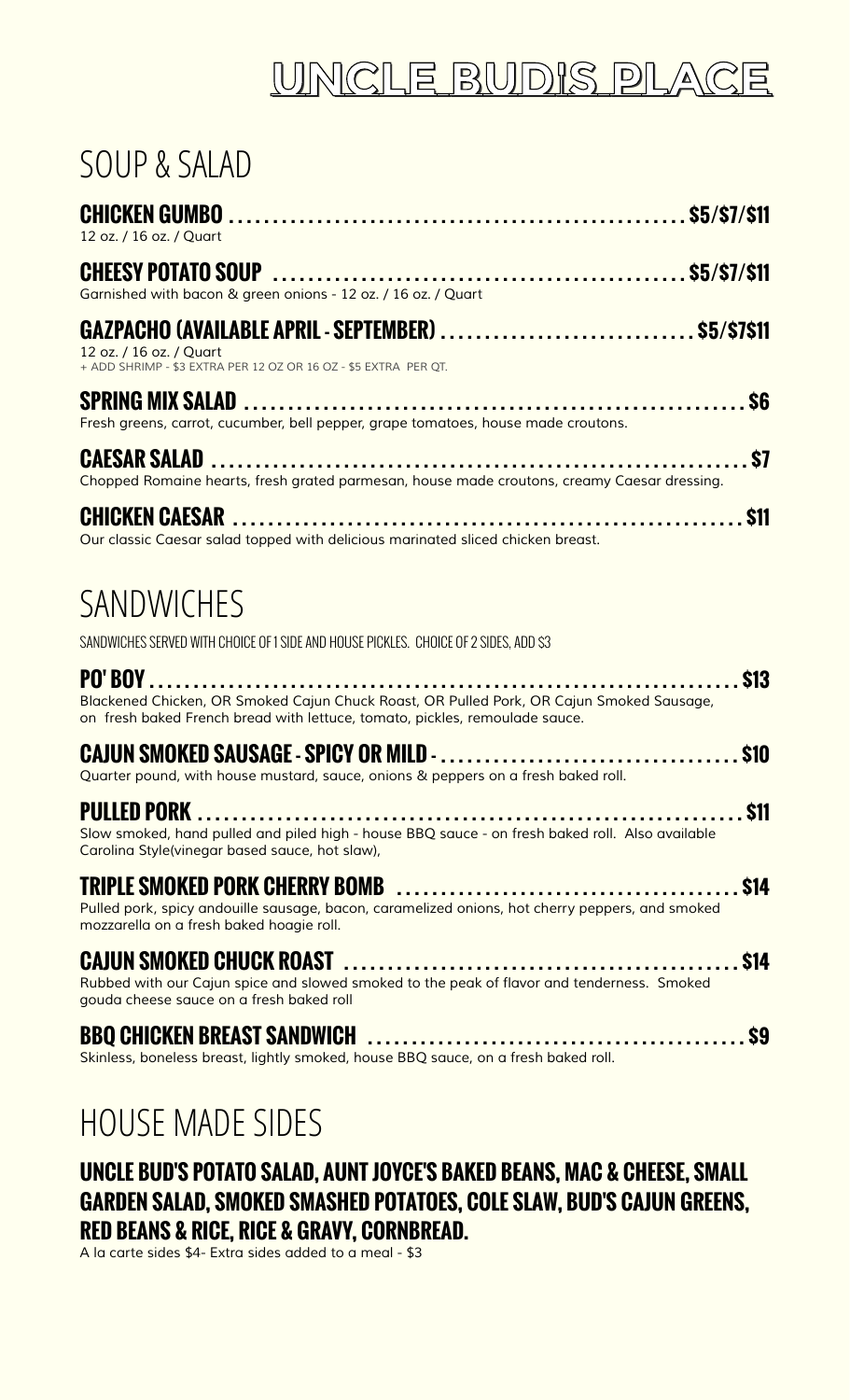## ENTRÉES

#### **ALL ENTRÉES SERVED WITH CORNBREAD.**

| Smoked smashed potatoes, choice of meat(chicken breast OR pulled pork OR Cajun chuck roast<br>OR Cajun smoked sausage) with, roasted onions & peppers. Choice of gravy OR smoked Gouda<br>cheese sauce OR BBQ sauce, and finished with bacon & green onion. |  |
|-------------------------------------------------------------------------------------------------------------------------------------------------------------------------------------------------------------------------------------------------------------|--|
| Tomato based, creole seasoned, vegetable stew with rice.<br>+ PLEASE SPECIFY SPICY OR MILD.                                                                                                                                                                 |  |
| Delicious shrimp simmered in a tomato based Creole sauce and served with rice.<br>+ PLEASE SPECIFY, SPICY OR MILD.                                                                                                                                          |  |
| Plump, tender bone in thighs, in a spicy Caribbean marinade and seasonings, then slow smoked<br>and served over rice.                                                                                                                                       |  |
| Mouth watering shrimp, tender chicken, smothered in holy trinity, fresh tomato, hearty Creole stock<br>with dark roux, with rice.                                                                                                                           |  |
|                                                                                                                                                                                                                                                             |  |
| With House. Cajun Spices and Spicy Andouille Sausage.                                                                                                                                                                                                       |  |

## PLATTERS

#### **ALL PLATTERS SERVED WITH 2 SIDES AND CORNBREAD.**

| Full Rack/Half Rack/Quarter Rack                                               |  |
|--------------------------------------------------------------------------------|--|
|                                                                                |  |
|                                                                                |  |
| SPICY CAJUN SMOKED SAUSAGE PLATTER (SPICY OR MILD)  \$13<br>Choice of 2 sides. |  |

**BUD'S BIG BBQ PLATTER . . . . . . . . . . . . . . . . . . . . . . . . . . . . . . . . . . . . . . . . . . . . . . . . \$17/\$21** Choice of 2 meats for \$17 - 3 meats for \$21. Meat Choices: Pulled Pork, Smoked Chicken Breast, Jamaican Jerk Chicken, Cajun Smoked Sausage, Cajun Smoked Chuck Roast, ¼ Rack of Ribs. If one of your choices is ribs, then add \$2.

## HOUSE SPECIALTIES

#### **CHICKEN AND TASSO JAMBALAYA . . . . . . . . . . . . . . . . . . . . . . . . . . . . . . . . . . . . . . . . . . . \$13** Chicken, Tasso ham, andouille sausage, holy trinity(onions, bell peppers, celery), Cajun seasoning, all simmered in a rich chicken broth and rice. Served with cornbread. + ADD SHRIMP - \$4 EXTRA.

**BUD'S CAJUN GREENS . . . . . . . . . . . . . . . . . . . . . . . . . . . . . . . . . . . . . . . . . . . . . . . . . . . . . . \$10** Chopped escarole, olive oil, fresh garlic, Tasso ham, breadcrumbs, chicken stock, fresh grated parmesan cheese. A taste Sensation! Served with Cornbread.